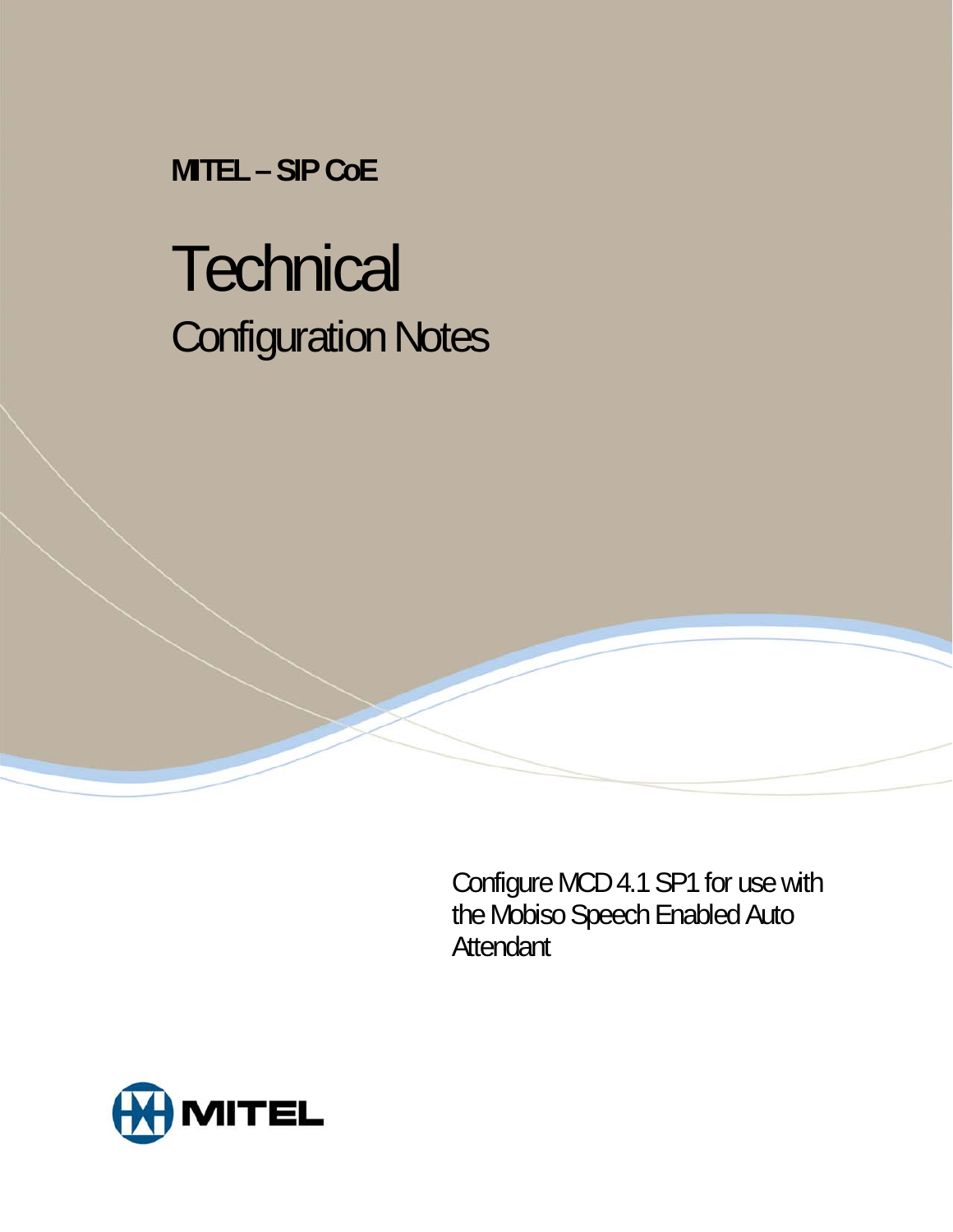#### **NOTICE**

The information contained in this document is believed to be accurate in all respects but is not warranted by Mitel Networks<sup>™</sup> Corporation (MITEL<sup>®</sup>). The information is subject to change without notice and should not be construed in any way as a commitment by Mitel or any of its affiliates or subsidiaries. Mitel and its affiliates and subsidiaries assume no responsibility for any errors or omissions in this document. Revisions of this document or new editions of it may be issued to incorporate such changes.

No part of this document can be reproduced or transmitted in any form or by any means electronic or mechanical - for any purpose without written permission from Mitel Networks Corporation.

#### TRADEMARKS

Mitel is a trademark of Mitel Networks Corporation.

Windows and Microsoft are trademarks of Microsoft Corporation.

Other product names mentioned in this document may be trademarks of their respective companies and are hereby acknowledged.

Mitel Technical Configuration Notes – Configure MCD 4.1 SP1 for use with the Lyrix Speech Enabled Auto Attendant June 2010, 10-4940-00133

> ®,<sup>™</sup> Trademark of Mitel Networks Corporation © Copyright 2010, Mitel Networks Corporation All rights reserved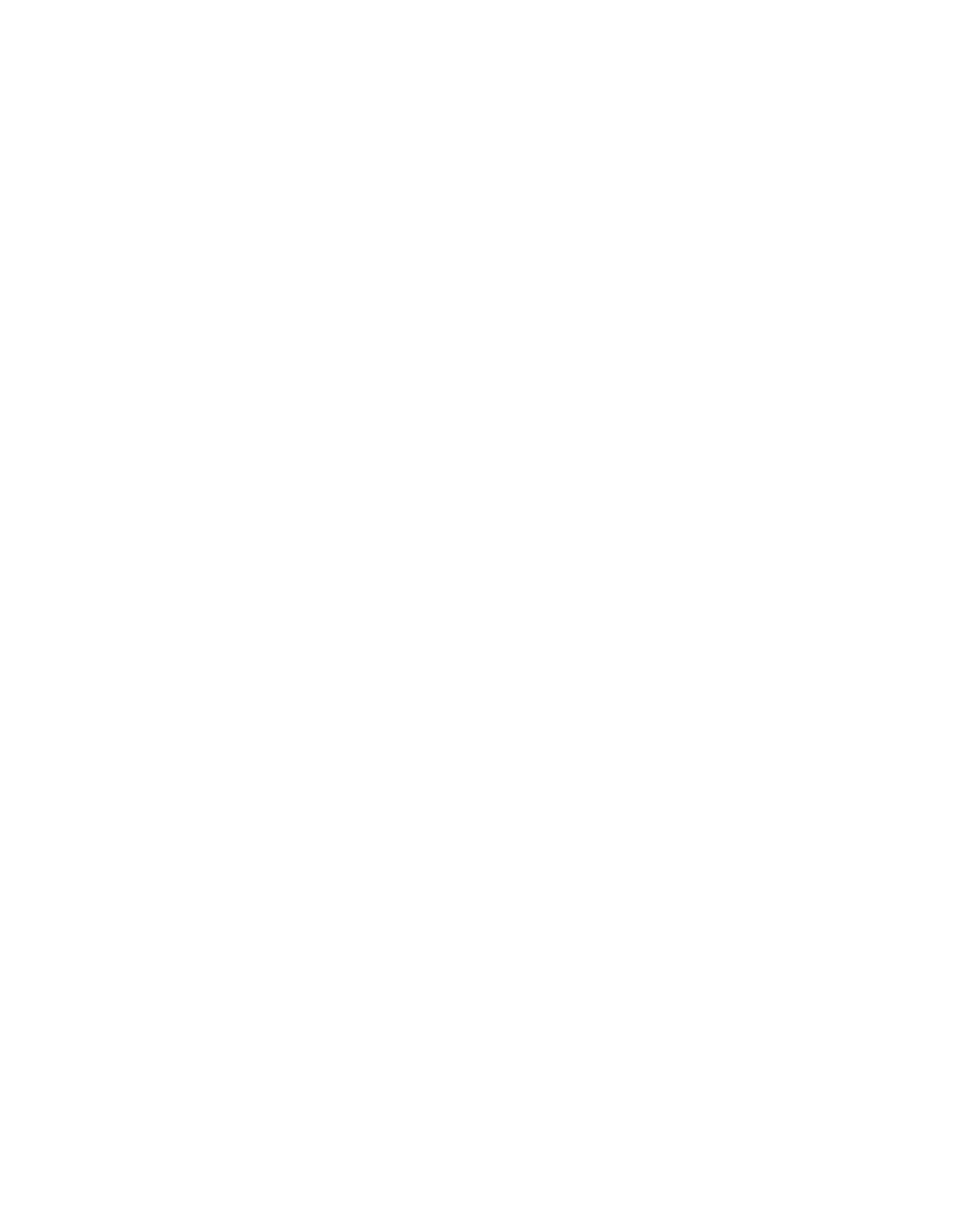## **Overview**

This document provides a reference to Mitel Authorized Solutions providers for configuring the Mitel MCD 4.1 SP1 to connect to the Mobiso SEAA. The different devices can be configuredin various configurations depending on your VoIP solution. This document covers a basic

setup with required option setup.

## Interop History

| <b>Version</b> | Date <b>T</b> | <b>Reason</b>                                                       |
|----------------|---------------|---------------------------------------------------------------------|
|                | June 15, 2010 | Initial Interop with Mitel 3300 MCD 4.1 SP1 and the Mobiso SEAA 6.1 |

### Interop Status

The Interop of the Mobiso SEAA has been given a Certification status. This service provider ortrunking device will be included in the SIP CoE Reference Guide. The status the Votacall SEAAachieved is:



## Software & Hardware Setup

This was the test setup to generate a basic SIP call between the Votacall SEAA and the MitelMCD 4.1 SP1.

| <b>Manufacturer</b> | <b>Variant</b>          | <b>Software Version</b> |
|---------------------|-------------------------|-------------------------|
| Mitel               | 3300 MCD - Mxe Platform | 10.1.1.11 2             |
| Lvrix               | <b>SEAA</b>             | 6.1                     |
| Cisco               | CallManager             | 6.x                     |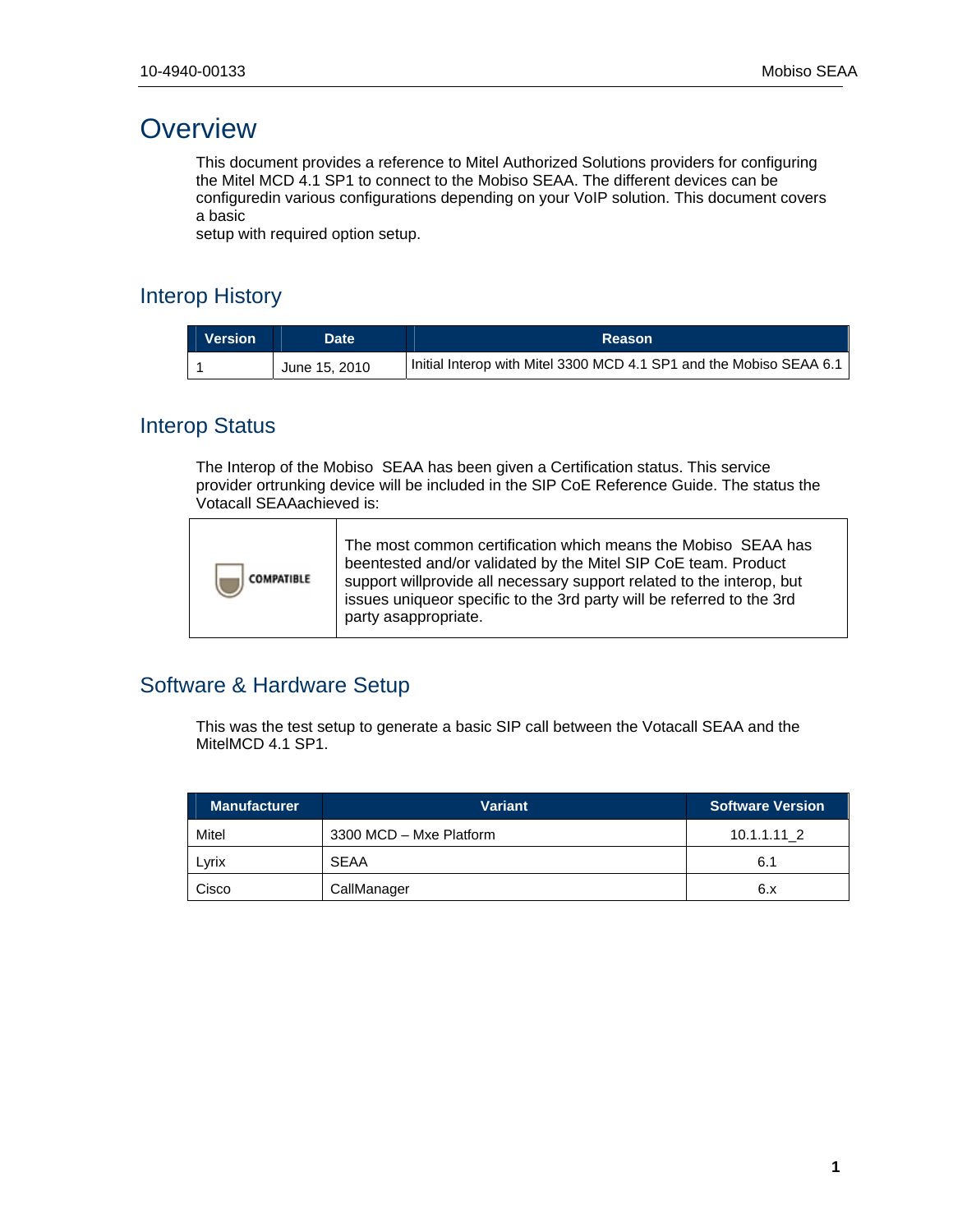## Tested Features

This is an overview of the features tested during the Interop test cycle and not a detailed view of the test cases. Please see the SIP Trunk Side Interoperability Test Pans (08-4940-00034) for detailed test cases.

| <b>Feature</b>                                                                           | <b>Feature Description</b>                                                                                                                           | <b>Issues</b>     |
|------------------------------------------------------------------------------------------|------------------------------------------------------------------------------------------------------------------------------------------------------|-------------------|
| <b>Basic Call</b>                                                                        | Making and receiving a call through the Mobiso SEAA,<br>callholding, transferring, conferencing, busy calls, long<br>callsdurations, variable codec. |                   |
| <b>Automatic Call</b><br><b>Distribution</b>                                             | Making calls to an ACD environment with RAD treatments,<br>Interflow and Overflow call scenarios and DTMF detection.                                 | ⊽                 |
| <b>NuPoint Voicemail</b>                                                                 | Terminating calls to a NuPoint voicemail boxes and DTMF<br>detection.                                                                                | <b>Not Tested</b> |
| Packetization                                                                            | Forcing the Mitel MCD 4.1 SP1 to stream RTP packets<br>through its E2T card at different intervals, from 10ms to<br>90 <sub>ms</sub>                 |                   |
| Personal Ring<br>Groups                                                                  | Receiving calls through the Mobiso SEAA to a personal<br>ringgroup. Also moving calls to/from the prime member<br>andgroup members.                  | ⊽                 |
| Mobile Extension                                                                         | Receiving a call through the Mobiso SEAA to Mobile<br>extensions and TUI interface. Also moving calls to/from<br>Desktop and Twinned devices.        | Not Tested        |
| Teleworker                                                                               | Making and receiving a call through the Mobiso SEAA to<br>andfrom Teleworker extensions.                                                             | Not Tested        |
| Video                                                                                    | Making and receiving a call through the Mobiso SEAA<br>withvideo capable devices.                                                                    | Not Supported     |
| Fax                                                                                      | T.38 and G711 Fax Calls                                                                                                                              | Not Supported     |
| X - Issues found, cannot recommend to use<br>⊽।<br>- No issues found<br>∆ - Issues found |                                                                                                                                                      |                   |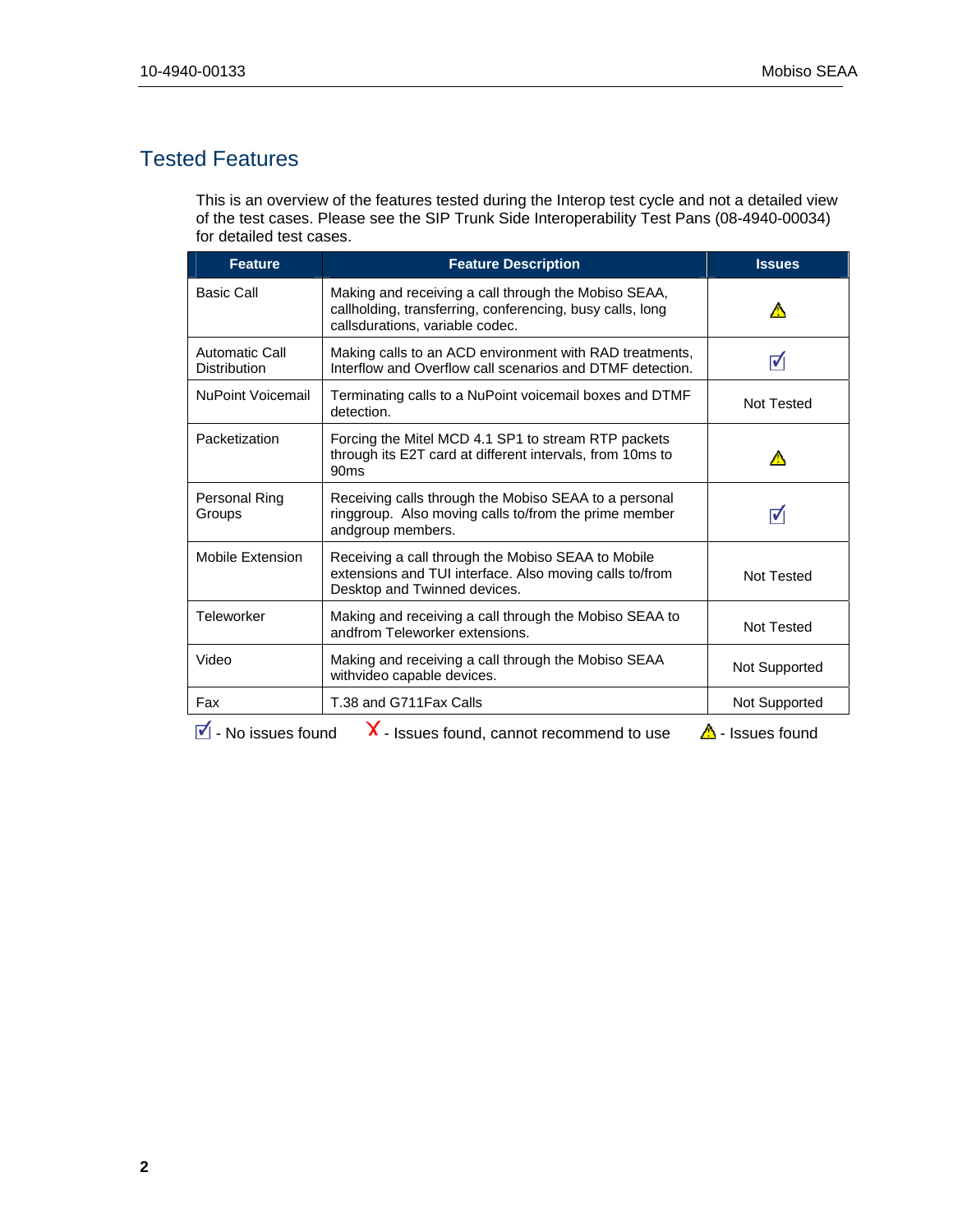## Device Limitations and Known Issues

This is a list of problems or not supported features when the Mobiso SEAA is connected to theMitel MCD 4.1 SP1.

| <b>Feature</b>                                     | <b>Problem Description</b>                                                                                                                                                                                                                                                     |  |
|----------------------------------------------------|--------------------------------------------------------------------------------------------------------------------------------------------------------------------------------------------------------------------------------------------------------------------------------|--|
| G.729                                              | The Mobiso SEAA doesn't support G.729 audio codec. Typically,<br>this will not affect the interopability between the 3300 MCD and<br>the SEAA but could have issues with VOIP service providers<br>using only G729 codec for trunk calls streaming audio to the Lyrix<br>SEAA. |  |
|                                                    | <b>Recommendation:</b> Use G.711 audio codec for calls directed to<br>the Lyrix SEAA                                                                                                                                                                                           |  |
| Inband DTMF                                        | The Mobiso SEAA doesn't support inband DTMF. Typically,<br>thiswill not affect the interopability between the 3300 MCD and<br>theSEAA but could have issues with VOIP service providers that<br>donot support RFC2833 on trunk calls.                                          |  |
|                                                    | <b>Recommendation:</b> RFC2833 (i.e. out-of-band) DTMF must be<br>used for calls directed to the Mobiso SEAA.                                                                                                                                                                  |  |
| Packetization                                      | The Mobiso SEAA only supports packetization sizes of 10, 20 or<br>30ms.                                                                                                                                                                                                        |  |
|                                                    | <b>Recommendation:</b> It is recommended that the default<br>packetization size of 20ms be used. This will not affect the<br>interopability of the 3300 MCD and the SEAA.                                                                                                      |  |
| Video                                              | The Mobiso SEAA does not support Video calls.                                                                                                                                                                                                                                  |  |
|                                                    | Recommendation: Follow the SIP Peer Profile provided below.<br>This will not affect the interopability of the 3300 MCD and the<br>SEAA.                                                                                                                                        |  |
| <b>PRACK</b>                                       | The Mobiso SEAA does not support PRACK.                                                                                                                                                                                                                                        |  |
|                                                    | Recommendation: Follow the SIP Peer Profile provided below.<br>This will not affect the interopability of the 3300 MCD and the<br>SEAA.                                                                                                                                        |  |
| <b>Session Timers</b>                              | The Mobiso SEAA does not support Session Timers.                                                                                                                                                                                                                               |  |
|                                                    | Recommendation: Follow the SIP Peer Profile provided below.<br>This will not affect the interopability of the 3300 MCD and the<br>SEAA.                                                                                                                                        |  |
| Busy/Out-Of-Service                                | When the Mobiso SEAA tries to reach a device that is busy or<br>out-of-service, the device making the call will hear a tone and<br>thenget disconnected. No busy tones will be heard.                                                                                          |  |
|                                                    | <b>Recommendation:</b> Mobiso is aware of this issue and is<br>working tocorrect the issue. Contact Mitel Support for further<br>details andrefer to Third Party DPAR MN00341923.                                                                                              |  |
| Mobile Extension,<br><b>Teleworker and Nupoint</b> | These Mitel applications were not tested during the course of this<br>interop and no assertions can be made about their functionality<br>with the Lyrix SEAA. That being said, there are no indications                                                                        |  |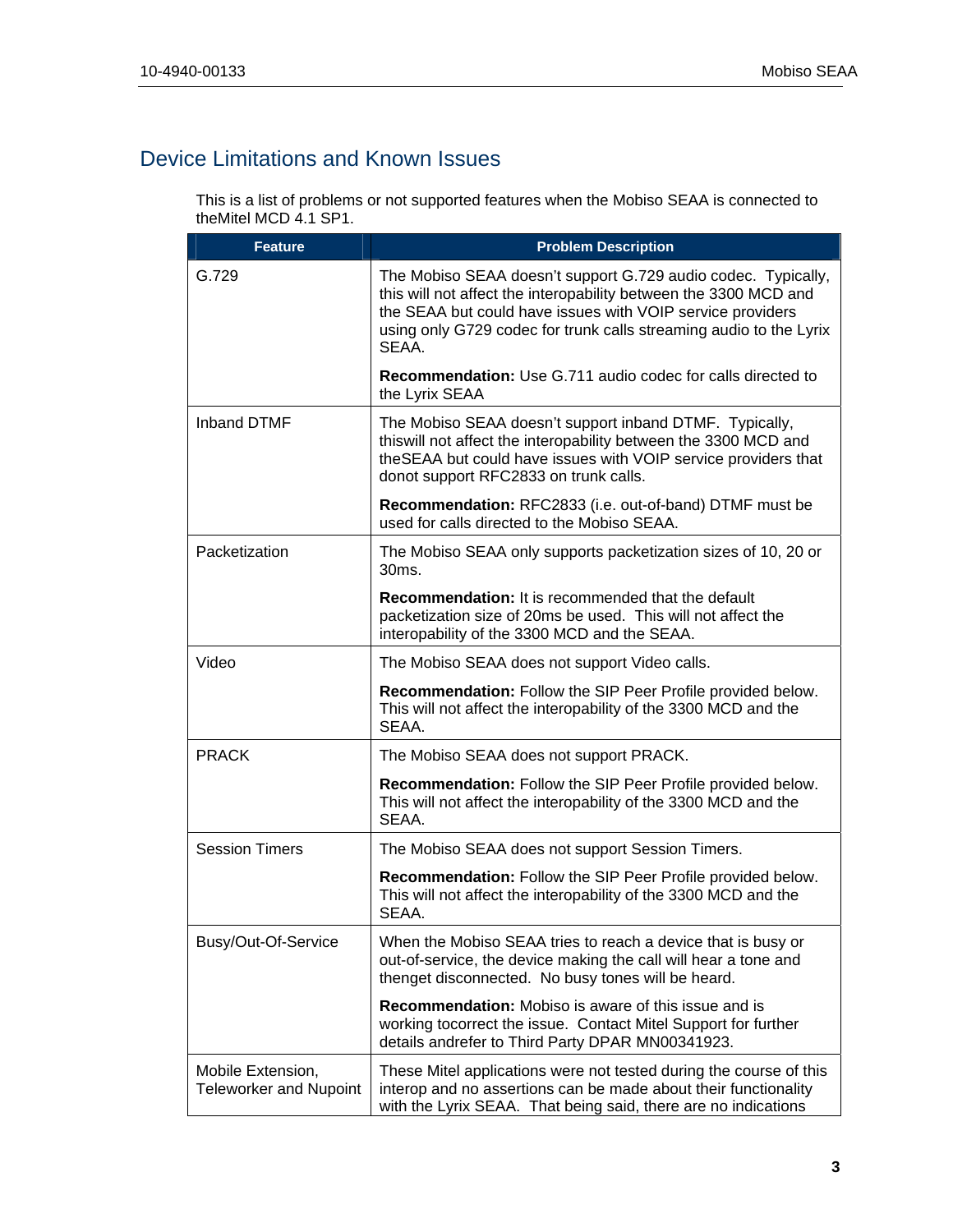| that Mobiso SEAA would have a problem functioning in a |  |
|--------------------------------------------------------|--|
| networkenvironment with these applications.            |  |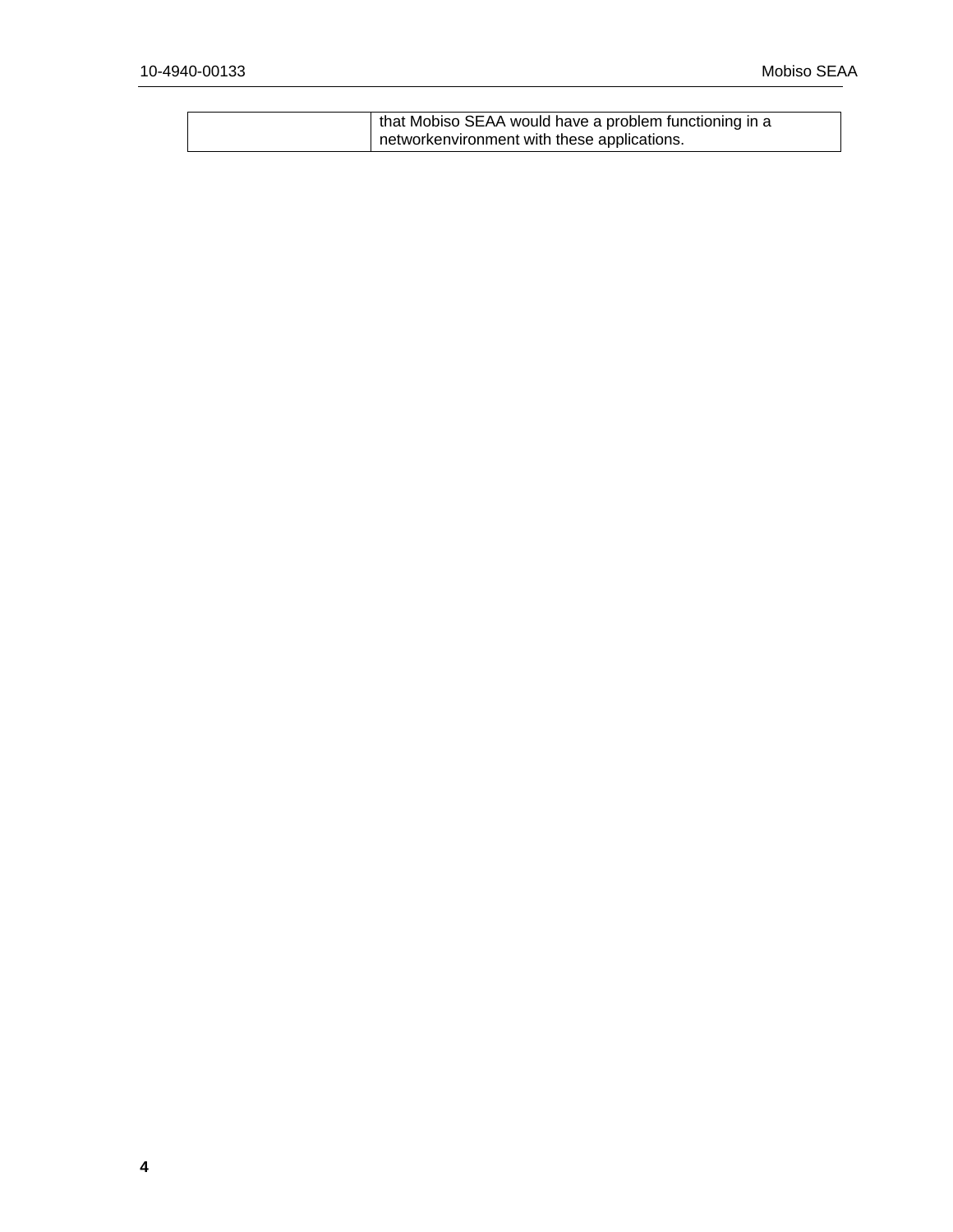## Network Topology

This diagram shows how the testing network is configured for reference.



**Figure 1 – Network Topology**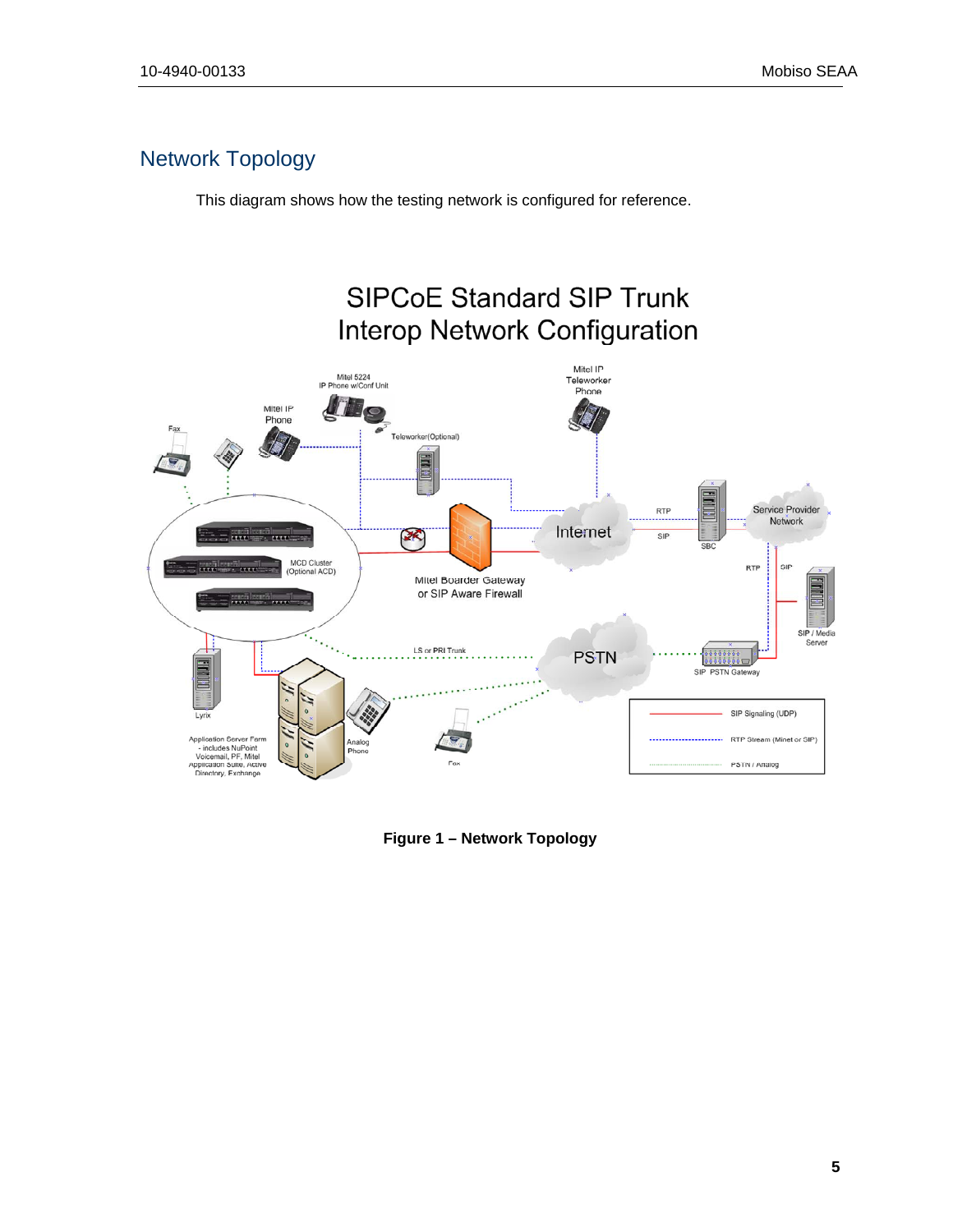## Configuration Notes

This section is a description of how the SIP Interop was configured. These notes should give a guideline how a device can be configured in a customer environment and how the Mobiso SEAA MCD 4.1 SP1 programming was configured in our test environment.

**Disclaimer: Although Mitel has attempted to setup the interop testing facility as closely as possible to a customer premise environment, implementation setup could be different onsite. YOU MUST EXERCISE YOUR OWN DUE DILIGENCE IN REVIEWING, planning, implementing, and testing a customer configuration.** 

#### MCD 4.1 SP1 Configuration Notes

The following steps show how to program the Mitel MCD 4.1 SP1 to interconnect with the Mobiso SEAA.

#### Network Requirements

- There must be adequate bandwidth to support the voice over IP. As a guide, the Ethernet bandwidth is approx 85 Kb/s per G.711 voice session and 29 Kb/s per G.729 voice session (assumes 20ms packetization). As an example, for 20 simultaneous SIP sessions, the Ethernet bandwidth consumption will be approx 1.7 Mb/s for G.711 and 0.6Mb/s for G729. Almost all Enterprise LAN networks can support this level of traffic without any special engineering. Please refer to the MCD 4.1 SP1 Engineering guidelines for further information.
- For high quality voice, the network connectivity must support a voice-quality grade of service (packet loss <1%, jitter < 30ms, one-way delay < 80ms).

#### Assumptions for the Mitel MCD 4.1 SP1 Programming

The SIP signaling connection uses UDP on Port 5060.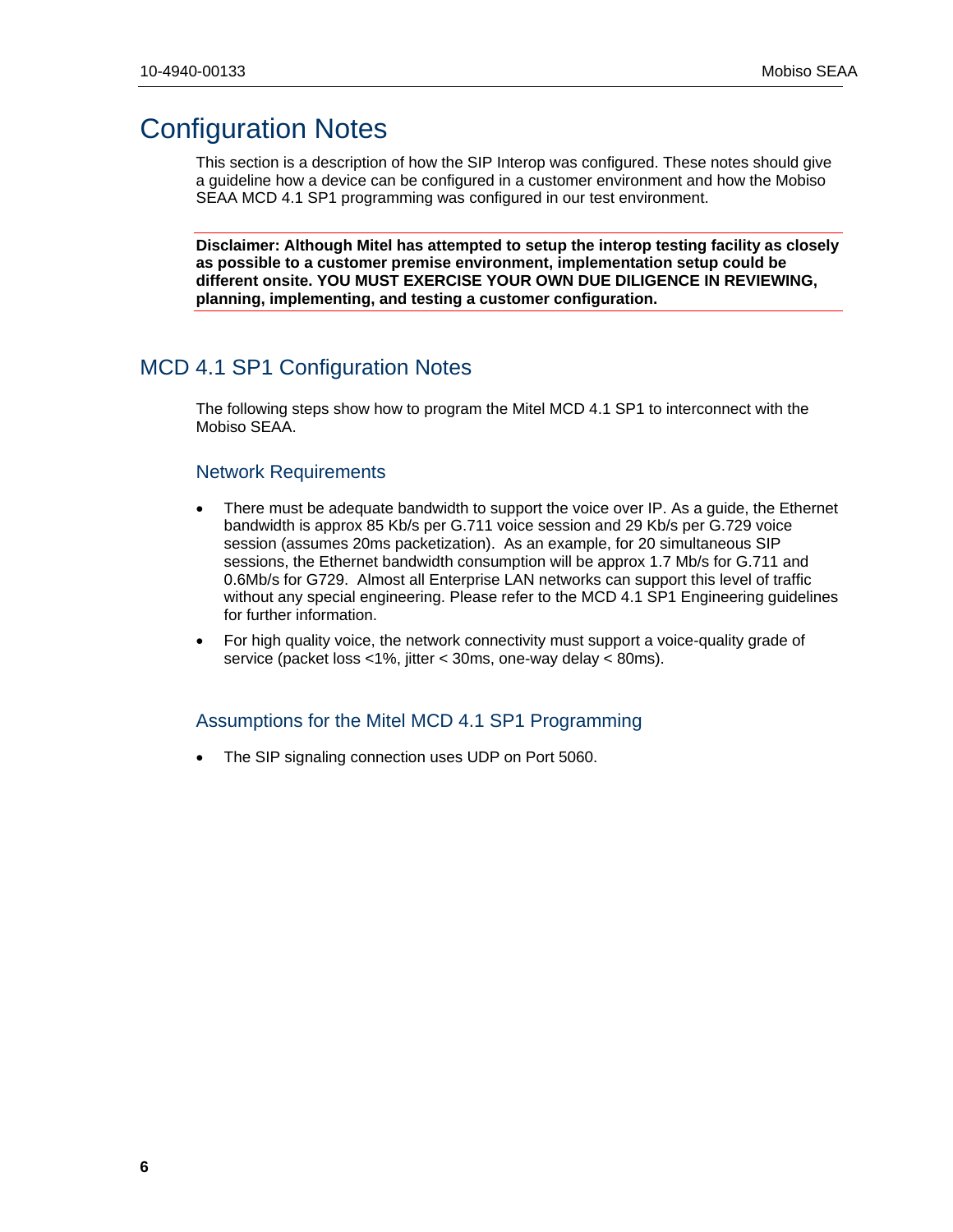#### Licensing and Option Selection – SIP Licensing

Ensure that the MCD 4.1 SP1 is equipped with enough SIP trunking licenses for the connection to the Mobiso SEAA. This can be verified within the License and Option Selectionform.

Enter the total number of licenses in the SIP Trunk Licences field. This is the maximum number of SIP trunk sessions that can be configured in the MCD 4.1 SP1 to be used with all service providers, applications and SIP trunking devices.

| <b>Application Record ID</b>                               |               |
|------------------------------------------------------------|---------------|
| <b>Purchased Options</b>                                   |               |
| Users                                                      |               |
| <b>IP User Licenses</b>                                    | 2300          |
| <b>External Hot Desk User</b>                              | 100           |
| <b>Licenses</b>                                            |               |
| <b>ACD Active Agent Licenses</b>                           | 100           |
| <b>HTML Apps Infrastructure</b><br><b>Licenses</b>         | 100           |
| <b>Analog Line Licenses</b>                                | 10            |
|                                                            |               |
| Voicemail                                                  |               |
| <b>Mailbox Licenses</b>                                    | 100           |
| <b>Voice Mail Networking</b>                               | Yes           |
| <b>Advanced Voice Mail</b>                                 | Yes           |
| <b>Voice Mail Hospitality/PMS</b>                          | Yes           |
| <b>Trunking/Networking</b>                                 |               |
| <b>Digital Link Licenses</b>                               | 16            |
| <b>Compression Licenses</b>                                | 16            |
| FAX Over IP (T.38) Licenses                                | 16            |
| <b>SIP Trunk Licenses</b>                                  | 1000          |
| <b>XNET Networking</b>                                     | Yes           |
| <b>IP Networking</b>                                       | Yes           |
| <b>Others</b>                                              |               |
|                                                            |               |
| <b>Tenanting</b><br><b>MLPP</b>                            | Yes<br>No     |
| <b>Remote Management</b>                                   | Yes           |
| <b>Hardware Identifier</b>                                 | 00000003BB45  |
| Password                                                   | **********    |
|                                                            |               |
| <b>Configuration Options</b>                               |               |
| Country                                                    | North America |
| <b>Networking Option</b>                                   | Yes           |
| <b>Mitai/Tapi Computer</b>                                 | Yes           |
| Integration                                                |               |
| <b>Extended Agent Skill Group</b>                          | Yes           |
| <b>Maximum Elements per</b>                                | 30            |
| <b>Cluster</b>                                             |               |
| <b>Maximum Configurable IP</b><br><b>Users and Devices</b> | 700           |
| <b>Extended Hunt Group</b>                                 | No            |

**Figure 2 – License and Option Selection**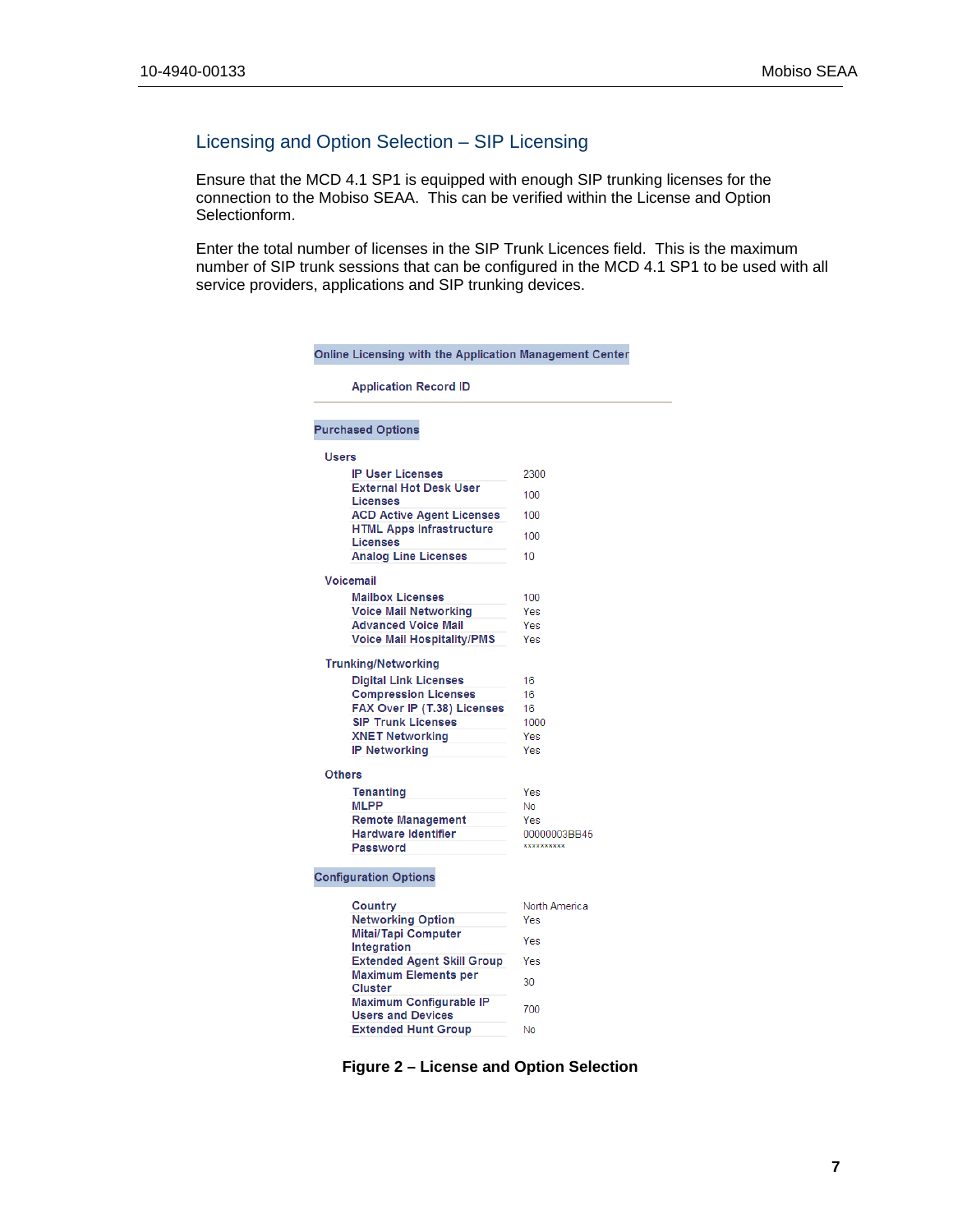#### Class of Service Options

The Class of Service Options Assignment form is used to create or edit a Class of Service and specify its options. Classes of Service, identified by Class of Service numbers, are referenced in the Trunk Service Assignment form for SIP trunks.

Many different options may be required for your site deployment, but ensure that "Public Network Access via DPNSS" Class of Service Option is configured for all devices that make outgoing calls through the SIP trunks in the Mitel MCD 4.1 SP1.

- Public Network Access via DPNSS set to **Yes**
- Campon Tone Security/FAX Machine set to **Yes**
- Busy Override Security set to **Yes**

| <b>MITEL</b><br>Group 'System Defaulted' Alarm Status: (1)<br><b>Message Board About Help Logout</b><br><b>Major</b> |                                                                       |                                                        |  |
|----------------------------------------------------------------------------------------------------------------------|-----------------------------------------------------------------------|--------------------------------------------------------|--|
| Sipint1                                                                                                              | Class of Service Options on Sipint1<br>DN to search<br>$\checkmark$   | Show form on Sipint1 (Login Node) $\vee$ Go $\ \psi\ $ |  |
| View Alphabetically $\vee$<br>SDS Share                                                                              |                                                                       |                                                        |  |
| <b>Call Rerouting</b>                                                                                                | <b>Class of Service Options Search:</b>                               |                                                        |  |
| <b>Call Rerouting Always Alternat</b>                                                                                |                                                                       |                                                        |  |
| <b>Call Rerouting First Alternative</b>                                                                              |                                                                       |                                                        |  |
| Call Rerouting Second Alterna                                                                                        | Class Of Service Number v that has a value of:<br>Find a field named: | <b>Search</b>                                          |  |
| Calling Line ID Restriction                                                                                          |                                                                       |                                                        |  |
| Card Assignment                                                                                                      |                                                                       |                                                        |  |
| CESID - Default                                                                                                      | Change<br>Copy                                                        | <b>Data Refresh</b><br>Export<br>Print<br>Import       |  |
| <b>CESID Assignment</b>                                                                                              | $\geq$<br>$\prec$<br>≺<br>>                                           |                                                        |  |
| <b>CESID Logs</b>                                                                                                    | <b>Class of Service Options</b>                                       |                                                        |  |
| <b>Class of Restriction Groups</b>                                                                                   | <b>Class Of Service Number</b>                                        | Comment                                                |  |
| Class of Service Options                                                                                             |                                                                       |                                                        |  |
| Cluster Elements                                                                                                     | 2                                                                     | <b>IP Sets</b>                                         |  |
| CO Tone Detection                                                                                                    | 3                                                                     | <b>NPM VM Ports</b>                                    |  |
| Console Softkeys                                                                                                     |                                                                       | <b>NPM MWI</b>                                         |  |
| Controller Module Configuratio                                                                                       | 4                                                                     |                                                        |  |
| <b>Controller Registry</b>                                                                                           | 5                                                                     | <b>IP Sets DND</b>                                     |  |

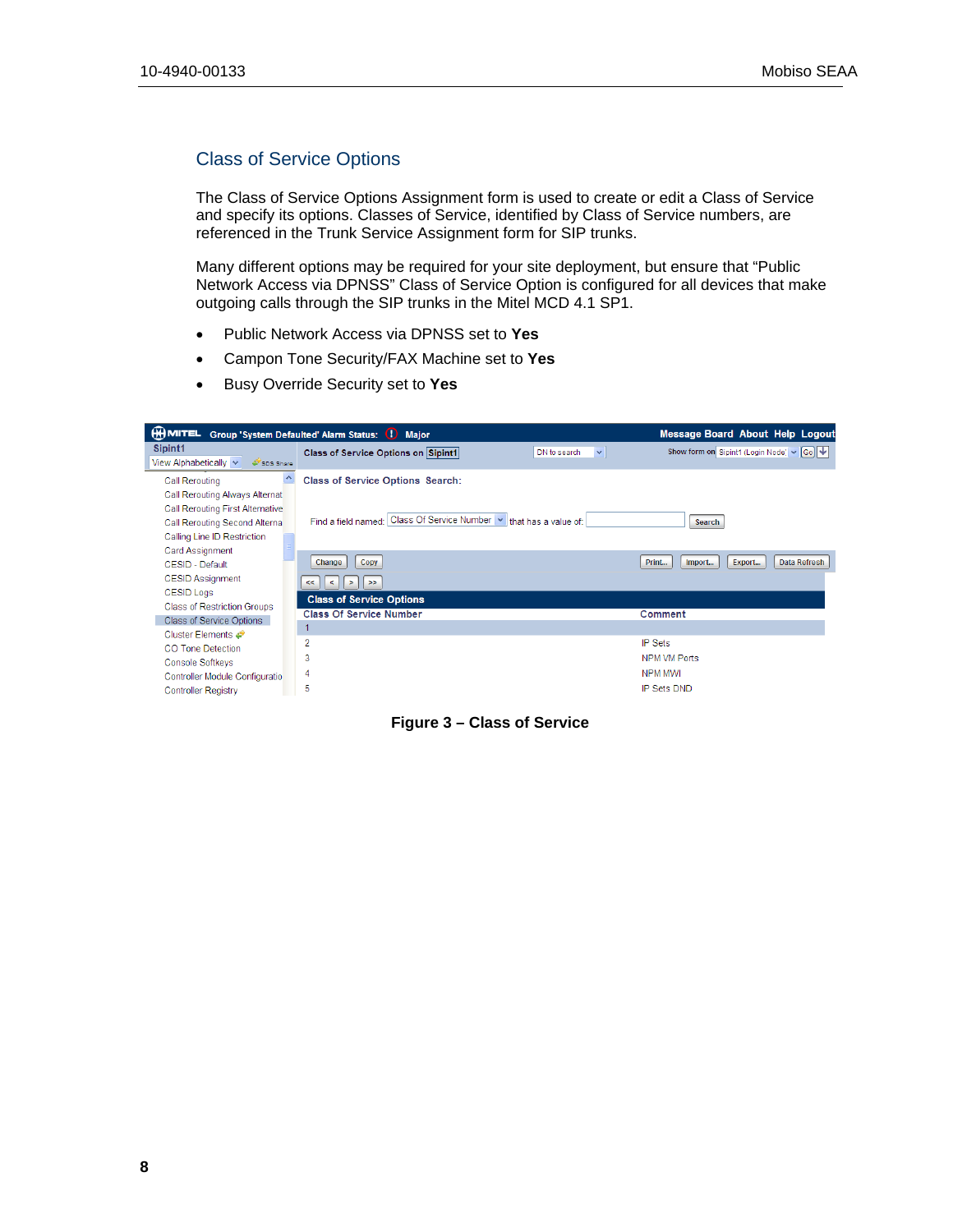#### Network Element Assignment

Create a network element for the Mobiso SEAA. In this example, the softswitch is reachable byan IP Address and is defined as Mobiso in the network element assignment form. **The FQDNor IP addresses of the Mobiso SEAA should be provided by your network administrator.**

Set the transport to UDP and port to 5060.

| <b>∉<sup>∌</sup>Network Elements</b>         |                            |
|----------------------------------------------|----------------------------|
|                                              |                            |
| <b>Name</b>                                  | Lyrix                      |
| <b>Type</b>                                  | Other<br>٧                 |
| <b>FQDN or IP Address</b>                    | 8.20.177.246               |
| Local                                        | False                      |
| <b>Version</b>                               |                            |
| Zone                                         | 1                          |
| <b>SIP Peer</b>                              | $\blacktriangledown$       |
|                                              |                            |
| <b>SIP Peer Specific</b>                     |                            |
| <b>SIP Peer Transport</b>                    | <b>UDP</b><br>$\checkmark$ |
| <b>SIP Peer Port</b>                         | 5060                       |
| <b>External SIP Proxy FQDN or IP Address</b> |                            |
| <b>External SIP Proxy Transport</b>          | $default \sim$             |
|                                              | 0                          |
| <b>External SIP Proxy Port</b>               |                            |
| SIP Registrar FQDN or IP Address             |                            |
| <b>SIP Registrar Transport</b>               | $default \sim$             |
| <b>SIP Registrar Port</b>                    | 0                          |



**Figure 4 – Network Element Assignment**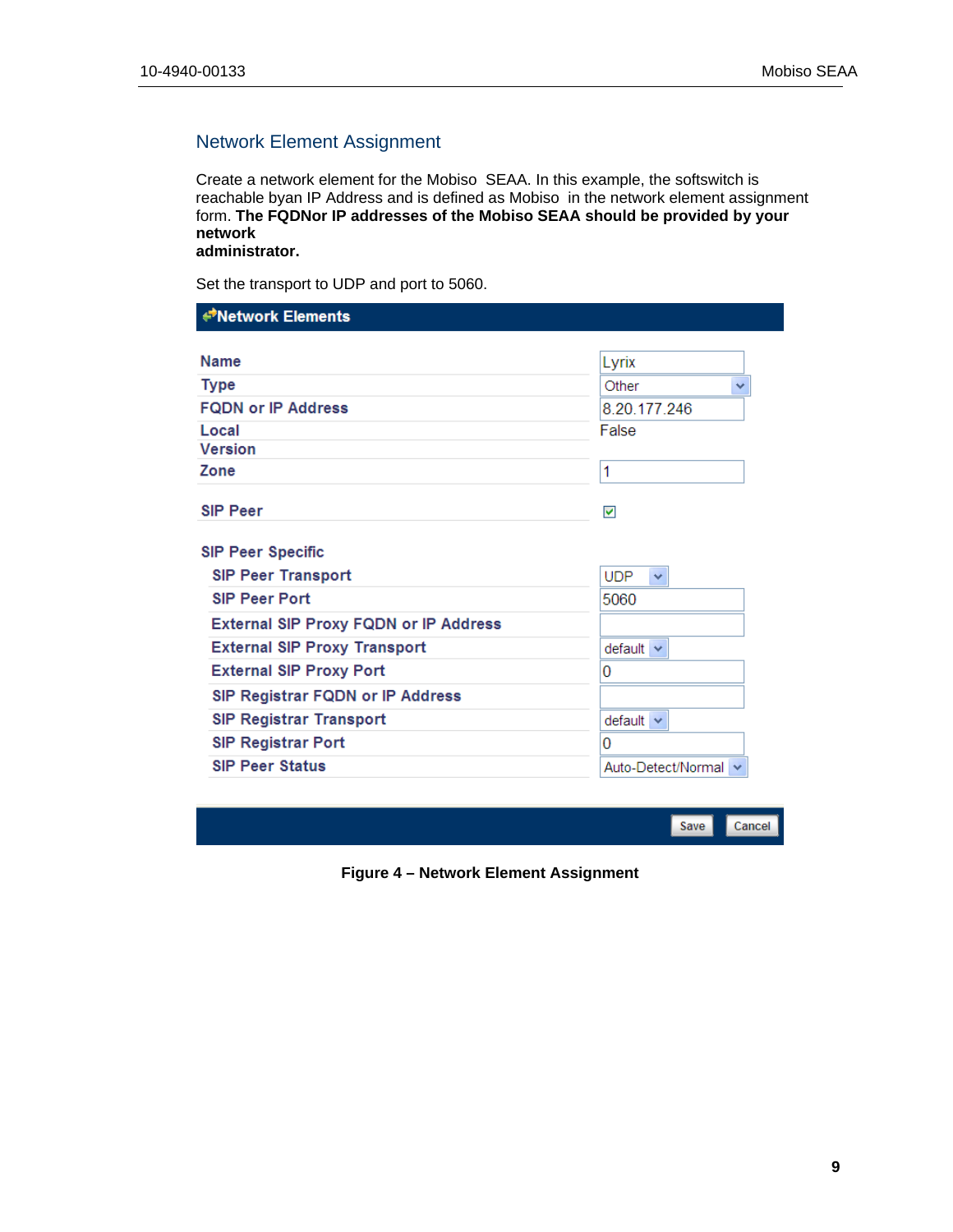#### Trunk Attributes

**∉<sup>→</sup>Trunk Attributes** 

This is configured in the Trunk Attributes form. In this example the Trunk Attributes is defined for Trunk Service Number 20 which will be used to direct incoming calls to an answer point in the Mitel MCD 4.1 SP1.

Program the Non-dial In or Dial In Trunks (DID) according to the site requirements and what type of service was ordered from your service provider.

The example below shows configuration for incoming DID calls. The Mitel MCD 4.1 SP1 will not absorb any DID number from the Lyrix SEAA leaving all digits for the MCD 4.1 SP1 to translate. For example, the Lyrix SEAA delivers 4009 through the SIP trunk to the MCD 4.1 SP1. The MCD 4.1 SP1 will ring extension 4009. Extension 4009 must be programmed as a valid dialable number in the MCD 4.1 SP1. Please refer to the Mitel MCD 4.1 SP1 System Administration documentation for further programming information.

| <b>Trunk Service Number</b>                                   | 20                  |
|---------------------------------------------------------------|---------------------|
| <b>Release Link Trunk</b>                                     | No<br>$\checkmark$  |
| <b>Call Recognition Service</b>                               | Off<br>$\checkmark$ |
| <b>Class of Service</b>                                       | 5                   |
| <b>Class of Restriction</b>                                   | 1                   |
| <b>Baud Rate</b>                                              | 300<br>$\checkmark$ |
| <b>Intercept Number</b>                                       | 1                   |
| Non-dial In Trunks Answer Point - Day                         |                     |
| Non-dial In Trunks Answer Point - Night 1                     |                     |
| Non-dial In Trunks Answer Point - Night 2                     |                     |
| Dial In Trunks Incoming Digit Modification -<br><b>Absorb</b> | 0                   |
| Dial In Trunks Incoming Digit Modification - Insert           |                     |
| <b>Trunk Label</b>                                            | Lyrix               |

**Figure 5 – Trunk Service Assignment**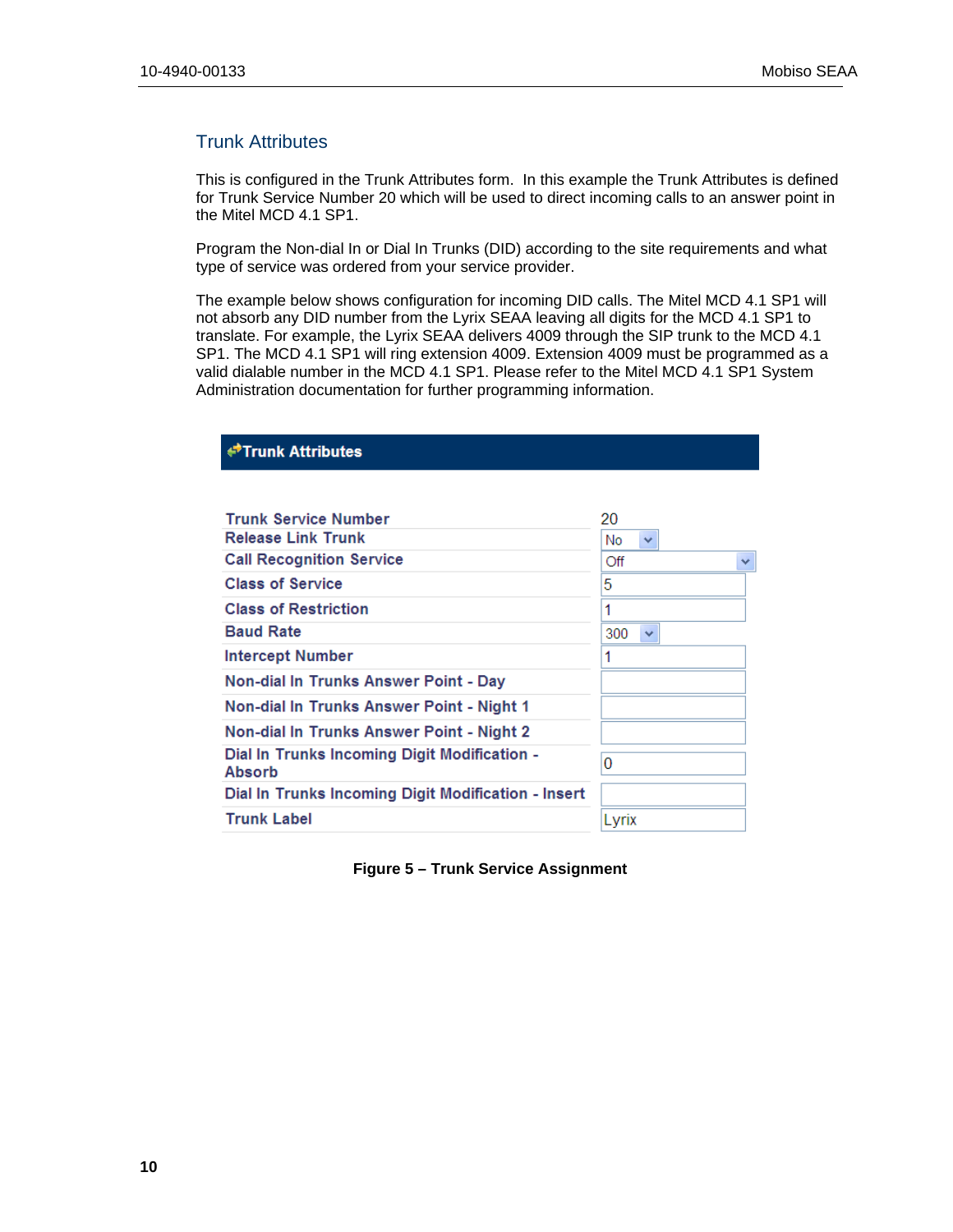#### SIP Peer Profile

The recommended connectivity via SIP Trunking does not require additional physical interfaces. IP/Ethernet connectivity is part of the base MCD 4.1 SP1 MCD Platform. The SIP Peer Profile should be configured with the following options:

**Network Element:** The selected SIP Peer Profile needs to be associated with previously created "Lyrix" Network Element.

**Address Type**: Select IP address.

**Trunk Service Assignment**: Enter the trunk service assignment previously configured.

**SMDR**: If Call Detail Records are required for SIP Trunking, the SMDR Tag should be configured (by default there is no SMDR and this field is left blank).

**Maximum Simultaneous Calls**: This entry should be configured to maximum number of SIP trunks provided by the Mobiso SEAA.

**NOTE: Ensure the remaining SIP Peer profile policy options are similar the screen capture below.**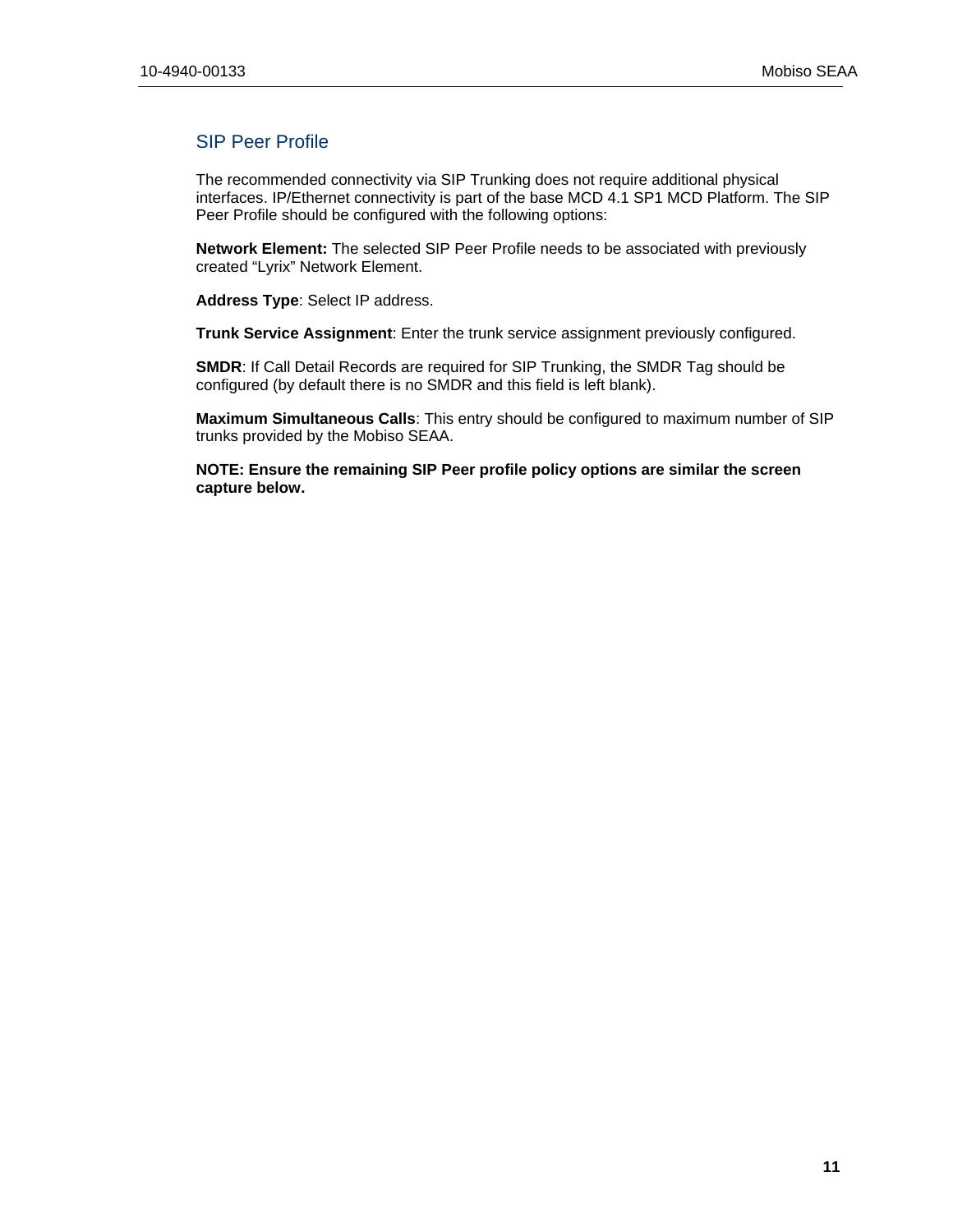| <b>SIP Peer Profile Label</b>                                                                         |                                                  |
|-------------------------------------------------------------------------------------------------------|--------------------------------------------------|
| <b>Network Element</b>                                                                                | Lyrix<br>Lyrix                                   |
|                                                                                                       | ×                                                |
| <b>Local Account Information</b>                                                                      |                                                  |
| <b>Registration User Name</b>                                                                         |                                                  |
| <b>Address Type</b>                                                                                   | ○ FQDN: siplab3.sipint.com                       |
|                                                                                                       | ⊙ IP Address: 66.46.196.195                      |
|                                                                                                       |                                                  |
|                                                                                                       |                                                  |
| <b>Call Routing and Administration Options</b>                                                        |                                                  |
| <b>Interconnect Restriction</b>                                                                       | 1                                                |
| <b>Maximum Simultaneous Calls</b>                                                                     | 10                                               |
| <b>Outbound Proxy Server</b>                                                                          |                                                  |
| SMDR Tag                                                                                              | 0                                                |
| <b>Trunk Service</b>                                                                                  | 20                                               |
| Zone                                                                                                  | 1                                                |
| <b>Alternate Destination Domain Enabled</b><br><b>Alternate Destination Domain FQDN or IP Address</b> | $\odot$ No $\odot$ Yes                           |
|                                                                                                       |                                                  |
| <b>Enable Special Re-invite Collision Handling</b><br><b>Private SIP Trunk</b>                        | $\odot$ No $\odot$ Yes<br>⊙No OYes               |
| <b>Route Call Using To Header</b>                                                                     | ⊙No O Yes                                        |
|                                                                                                       |                                                  |
|                                                                                                       |                                                  |
| <b>Calling Line ID Options</b>                                                                        |                                                  |
| <b>Default CPN</b>                                                                                    |                                                  |
| <b>CPN Restriction</b>                                                                                | $\odot$ No $\odot$ Yes                           |
| <b>Public Calling Party Number Passthrough</b>                                                        | $\odot$ No $\odot$ Yes                           |
| Use Diverting Party Number as Calling Party Number                                                    | ⊙No O Yes                                        |
|                                                                                                       |                                                  |
| <b>Authentication Options</b>                                                                         |                                                  |
| <b>User Name</b>                                                                                      |                                                  |
|                                                                                                       |                                                  |
| <b>Password</b>                                                                                       |                                                  |
|                                                                                                       |                                                  |
| <b>Confirm Password</b>                                                                               |                                                  |
| <b>Authentication Option for Incoming Calls</b>                                                       | No Authentication<br>×                           |
|                                                                                                       |                                                  |
| <b>SDP Options</b>                                                                                    |                                                  |
| Allow Peer To Use Multiple Active M-Lines                                                             | $\odot$ No $\odot$ Yes                           |
| Allow Using UPDATE For Early Media Renegotiation                                                      | $\bigcirc$ No $\bigcirc$ Yes                     |
| Avoid Signaling Hold to the Peer                                                                      | $\odot$ No $\odot$ Yes                           |
| <b>Enable Mitel Proprietary SDP</b>                                                                   | ⊙No OYes                                         |
| Force sending SDP in initial Invite message<br>Force sending SDP in initial Invite - Early Answer     | $\odot$ No $\odot$ Yes<br>$\odot$ No $\odot$ Yes |
| Limit to one Offer/Answer per INVITE                                                                  | $\odot$ No $\odot$ Yes                           |
| <b>NAT Keepalive</b>                                                                                  | ○No ⊙ Yes                                        |
| Prevent the Use of IP Address 0.0.0.0 in SDP Messages    ⊙No  ⊙Yes                                    |                                                  |
| Renegotiate SDP To Enforce Symmetric Codec                                                            | ⊙No O Yes                                        |
| Repeat SDP Answer If Duplicate Offer Is Received<br><b>RTP Packetization Rate Override</b>            | $\odot$ No $\odot$ Yes                           |
| <b>RTP Packetization Rate</b>                                                                         | ⊙No ○ Yes<br>$20ms \sim$                         |
| Special handling of Offers in 2XX responses (INVITE)                                                  | ⊙No O Yes                                        |
| <b>Suppress Use of SDP Inactive Media Streams</b>                                                     | $\odot$ No $\odot$ Yes                           |
|                                                                                                       |                                                  |
|                                                                                                       |                                                  |
| <b>Signaling and Header Manipulation Options</b><br><b>Session Timer</b>                              |                                                  |
|                                                                                                       | 0                                                |
| <b>Allow Display Update</b>                                                                           | O No ⊙ Yes                                       |
| <b>Build Contact Using Request URI Address</b><br><b>Disable Reliable Provisional Responses</b>       | ⊙No O Yes<br>○ No ⊙ Yes                          |
| Enable sending '+' for E.164 numbers                                                                  | $\odot$ No $\odot$ Yes                           |
| Force Max-Forward: 70 on Outgoing Calls                                                               | $\odot$ No $\odot$ Yes                           |
| Ignore Incoming Loose Routing Indication                                                              | ⊙No O Yes                                        |
| <b>Use P-Asserted Identity Header</b>                                                                 | ○No ⊙ Yes                                        |
| <b>Use P-Preferred Identity Header</b><br>Use Restricted Character Set For Authentication             | $\odot$ No $\odot$ Yes<br>$\odot$ No $\odot$ Yes |
| Use To Address in From Header on Outgoing Calls                                                       | $\odot$ No $\odot$ Yes                           |

Figure 6 - SIP Peer Profile Assignment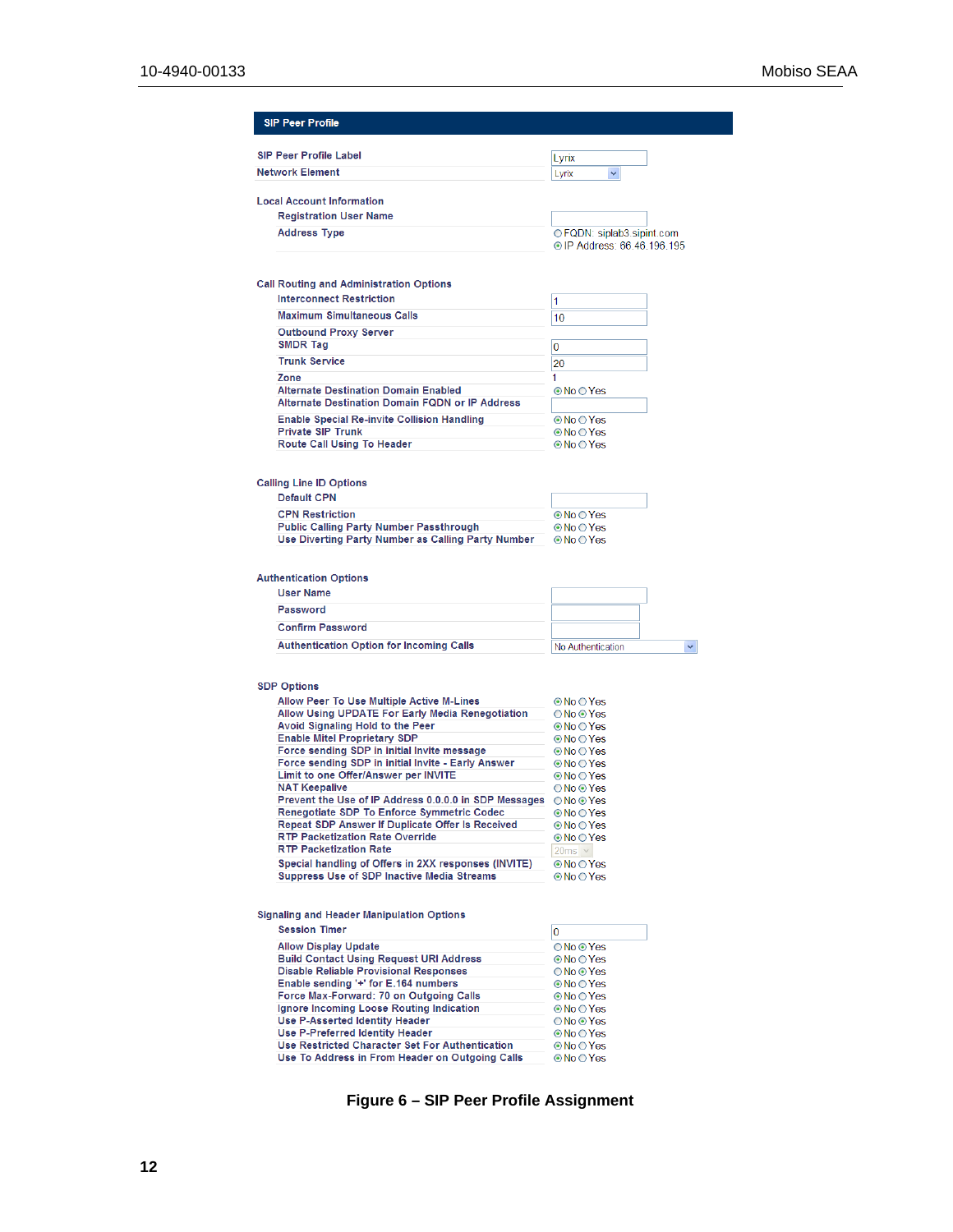#### ARS Digit Modification Plans

Ensure that Digit Modification for outgoing calls on the SIP trunk to the Mobiso SEAA absorbsor inject additional digits according to your dialling plan. In this example, we will be absorbing0 digits.

#### ← ARS Digit Modification Plans

| <b>Digit Modification Number</b>          |  |
|-------------------------------------------|--|
| <b>Number of Digits to Absorb</b>         |  |
| Digits to be Inserted                     |  |
| <b>Final Tone Plan/Information Marker</b> |  |

**Figure 7 – Digit Modification Assignment**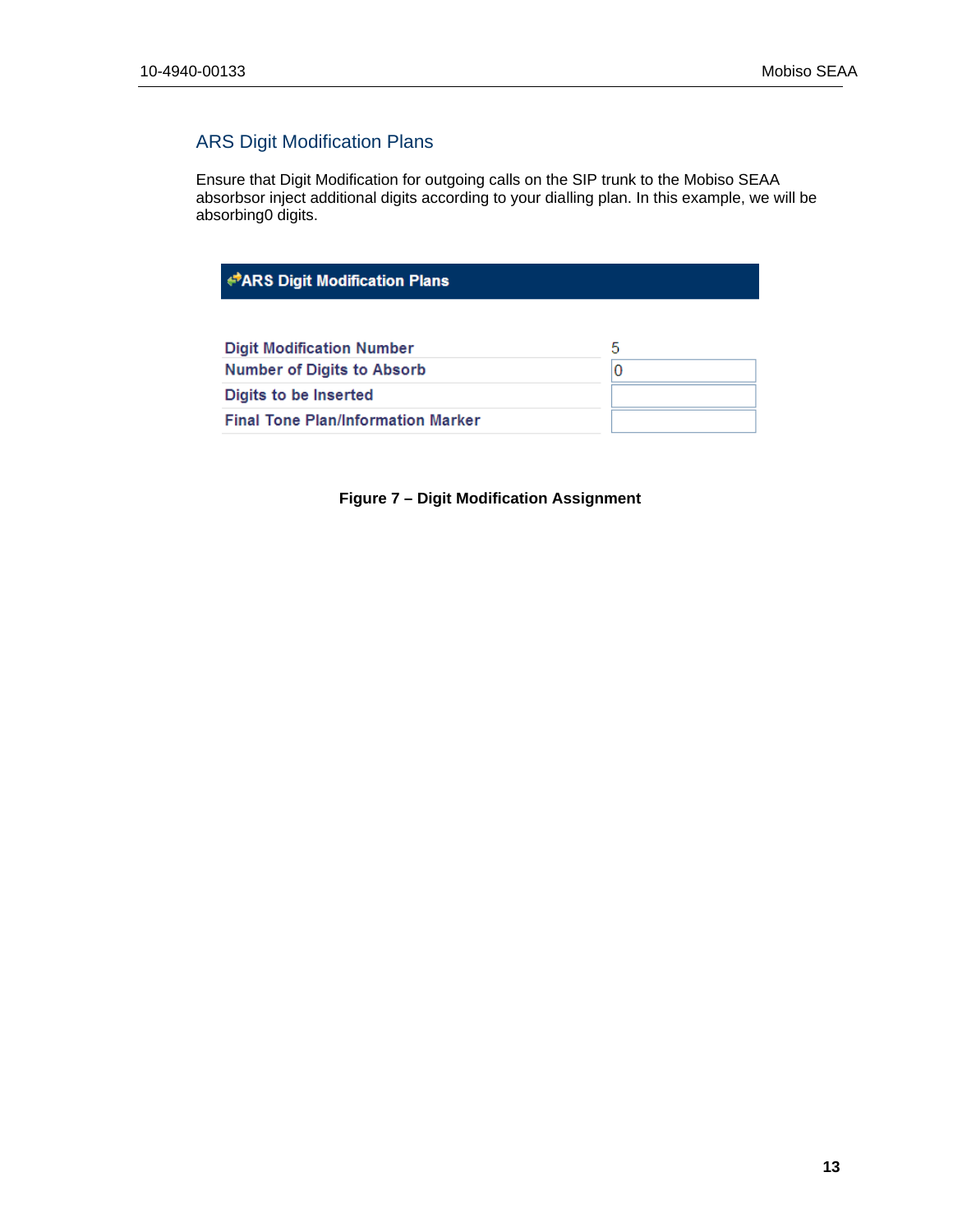#### ARS Routes

Create a route for SIP Trunks connecting a trunk to the Mobiso SEAA. In this example, the SIPtrunk is assigned to Route Number 20. Choose SIP Trunk as a routing medium and choosethe SIP Peer Profile and Digit Modification entry created earlier.

| <b>SIP Trunk</b><br>v |    |
|-----------------------|----|
|                       |    |
| Lyrix<br>v            |    |
| 1                     |    |
| 5                     |    |
| $\checkmark$          |    |
|                       | v  |
| Off                   |    |
|                       | 20 |

**Figure 8 – SIP Trunk Route Assignment**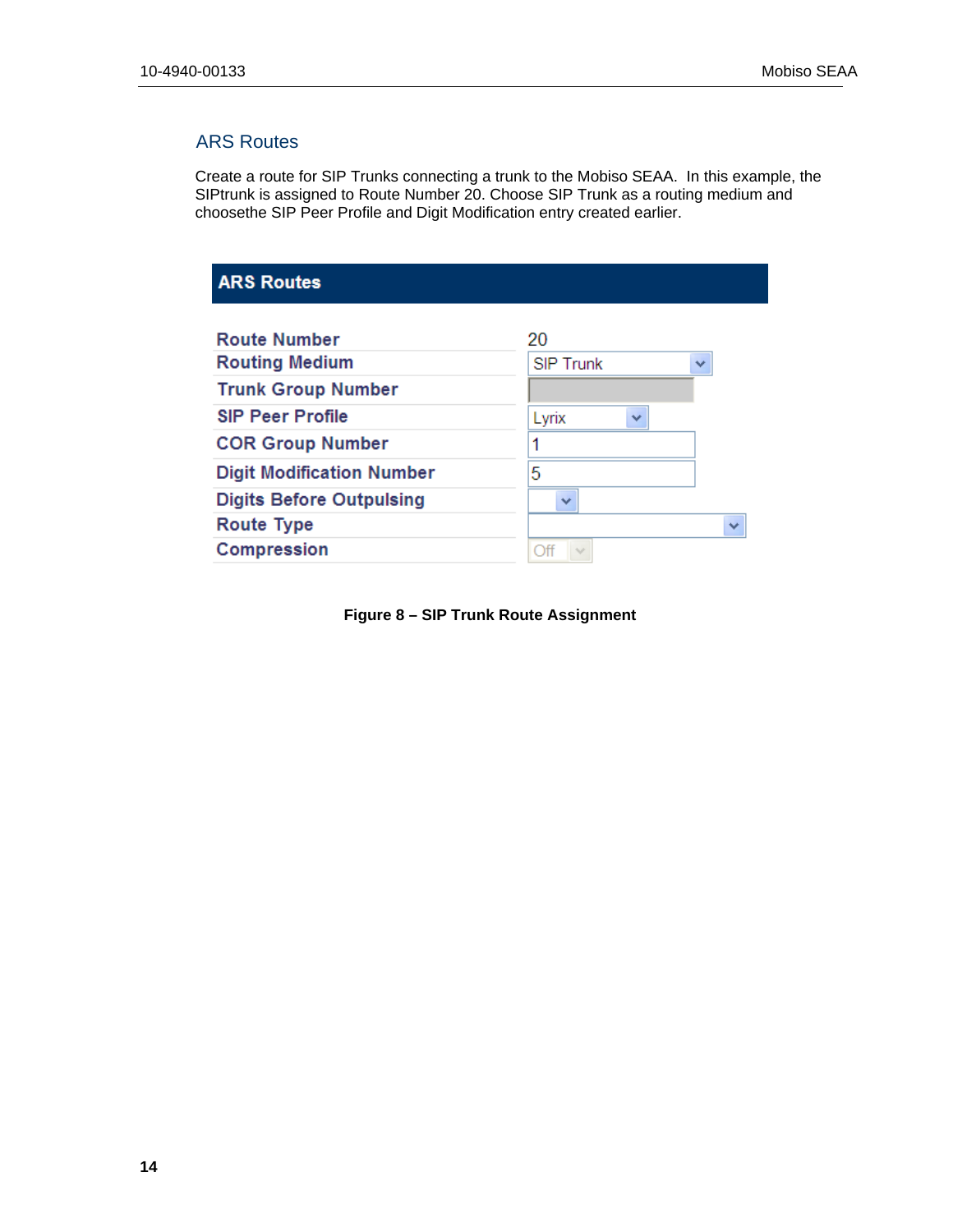#### ARS Digits Dialed

ARS initiates the routing of trunk calls when certain digits are dialed from a station. In this example, when a user dials 9700, the call will be routed to the Mobiso SEAA (ie. Route 20).

| Change Range Programming - ARS Digits Dialed<br><b>Help</b>                                |                  |                                            |  |  |  |  |  |  |
|--------------------------------------------------------------------------------------------|------------------|--------------------------------------------|--|--|--|--|--|--|
| This form allows you to change one or more records, starting at the following<br>∣ record: |                  |                                            |  |  |  |  |  |  |
| Digits Dialed Number of Digits to Follow Termination Type Termination Number<br>9700<br>0  | Route            | 20                                         |  |  |  |  |  |  |
| 1. Enter the number of records to change: $ 1 $                                            |                  |                                            |  |  |  |  |  |  |
| <b>2.</b> Define the Change Range Programming Pattern:                                     |                  |                                            |  |  |  |  |  |  |
| <b>Field Name</b>                                                                          |                  | Change action Value to change Increment by |  |  |  |  |  |  |
| <b>Digits Dialed</b>                                                                       | Change to $\vee$ | 9700                                       |  |  |  |  |  |  |
| <b>Number of Digits to Follow</b>                                                          | Change to $\vee$ | 0<br>v                                     |  |  |  |  |  |  |
| <b>Termination Type</b>                                                                    | Change to $\vee$ | Route $\vee$                               |  |  |  |  |  |  |
| <b>Termination Number</b>                                                                  | Change to $\vee$ | 20                                         |  |  |  |  |  |  |

**Figure 9 – ARS Digit Dialed Assignment**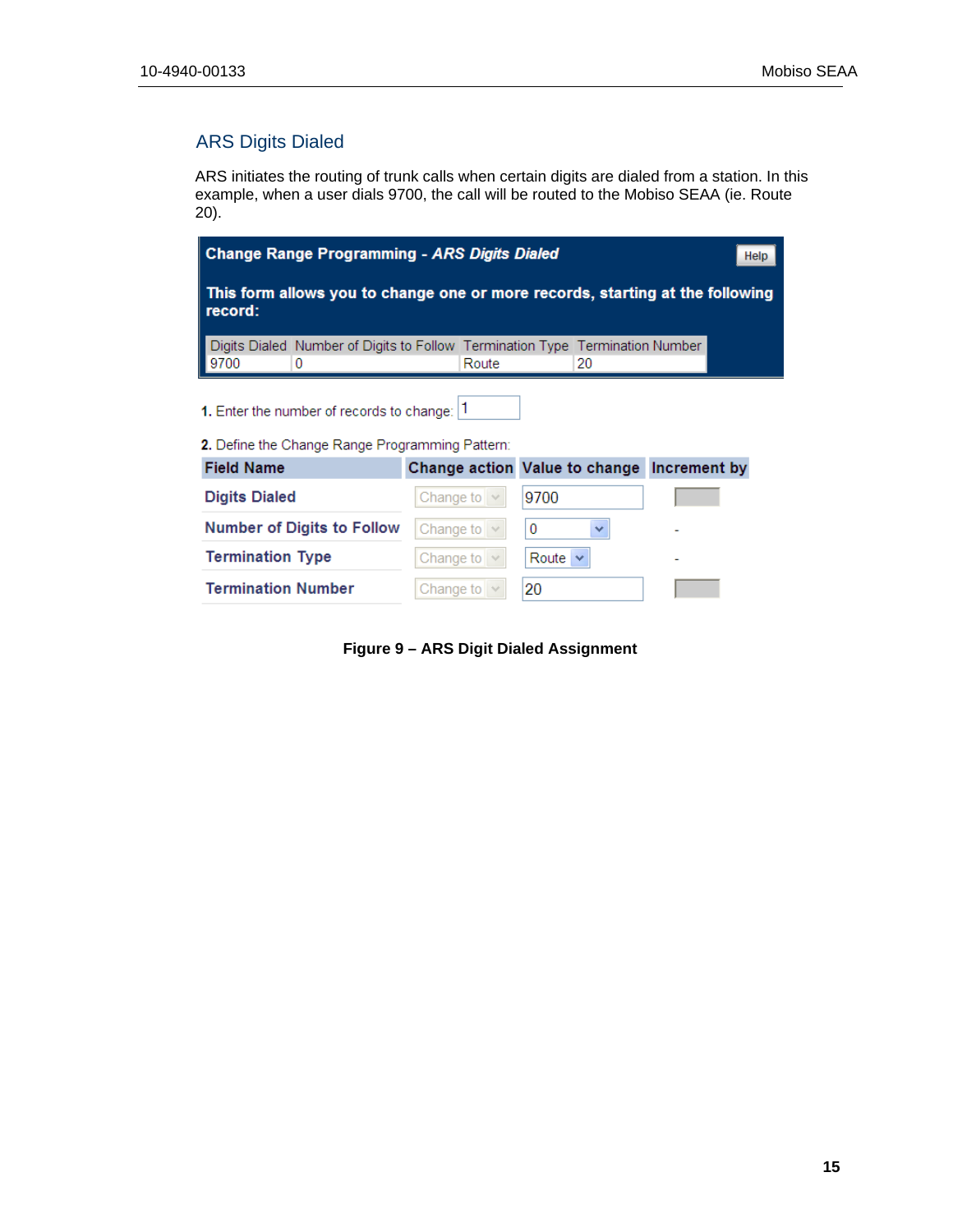## Lyrix SEAA Configuration Notes

Consult the Mobiso SEAA documentation for installation and configuration.